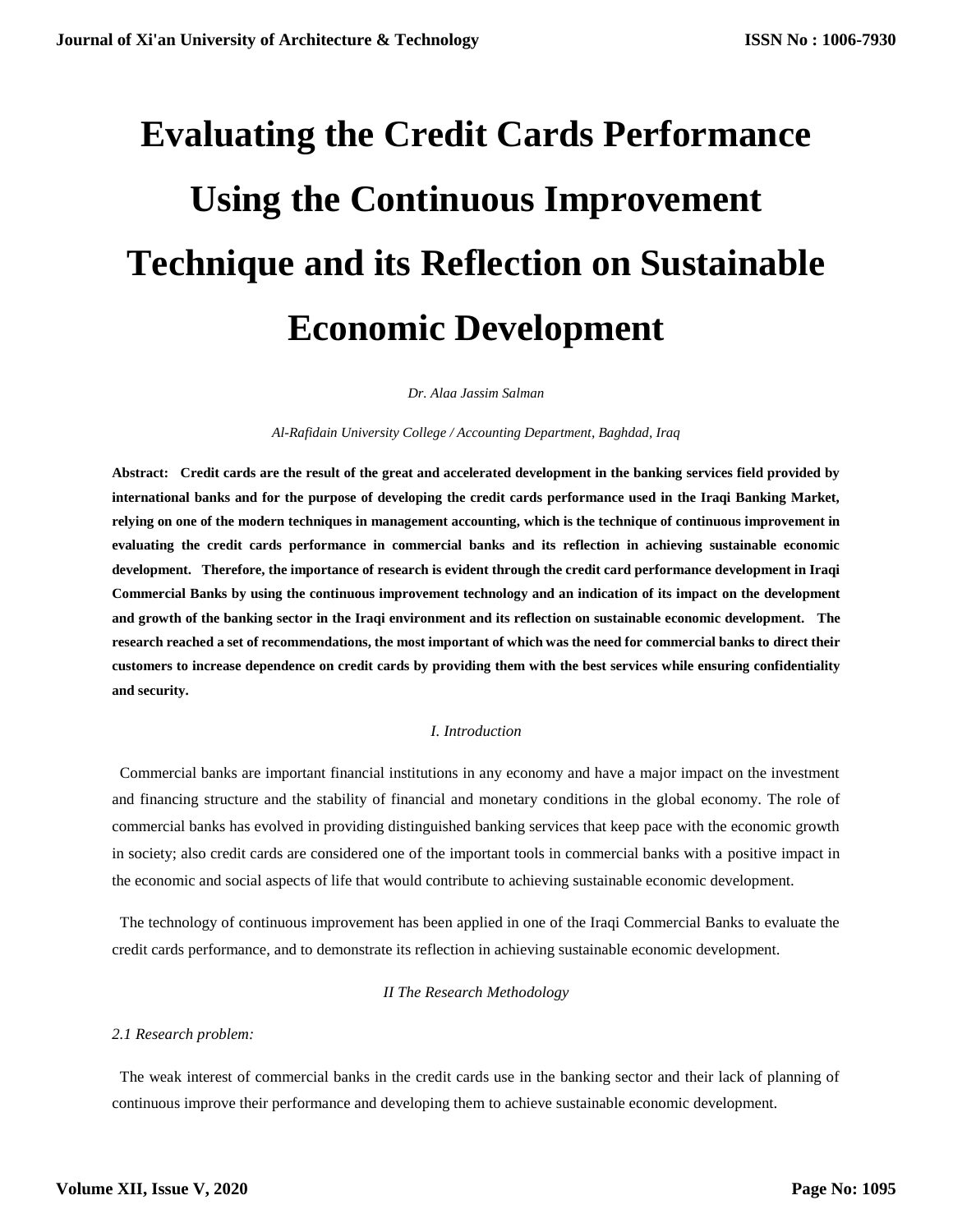Therefore, the problem can be formulated with the following question:

(is it possible to use the continuous improvement technique in evaluating and developing the credit cards performance in commercial banks and its reflection in achieving sustainable economic development)?

#### *2.2 The importance of research:*

 The importance of research in developing the credit cards performance in commercial banks through the use of continuous improvement technology and the impact of this on the development and growth of the banking sector in the Iraqi environment and achieving sustainable development.

#### *2.3 The research aim:*

 The research aims to demonstrate how to use the continuous improvement techniques in developing the credit cards performance in commercial banks and its reflection in achieving sustainable economic development.

# *2.4 The research hypothesis:*

 The use of improvement technology contributes to evaluating the credit cards performance in commercial banks, and this is reflected in achieving sustainable economic development.

#### *2.5 Tthe research field and duration:*

 The research was applied in the International Development Bank for Investment and Finance as one of the important Iraqi Commercial Banks and was relied upon a data available in the year 2015 and 2016.

# *III The relationship between the continuous improvement techniques and the evaluation of the credit cards performance and their impact on sustainable economic development*

 Continuous improvement is a technique for constantly changing and developing all activities of the economic unit to improve performance, increase profitability and competitiveness in the global competition market and achieve strategic goals in survival, growth and continuity.

Continuous improvement depends on the work environment being the actual place of improvement and a source of information related to improvement in all areas where the technology of continuous improvement is based on: (Bartosikova, 2009: 8):

- 1- Improving everything can be improved, such as quality, costs and processes.
- 2- Continuous: nothing in the world is stable and everything is changing and evolving, such as markets, products, customer requests and services.

 Through continuous improvement technique, a commitment is made to gradually make changes for the better, such as reducing quality costs, reducing waste, improving production processes and services, enhancing performance and the competitiveness of the economic unit.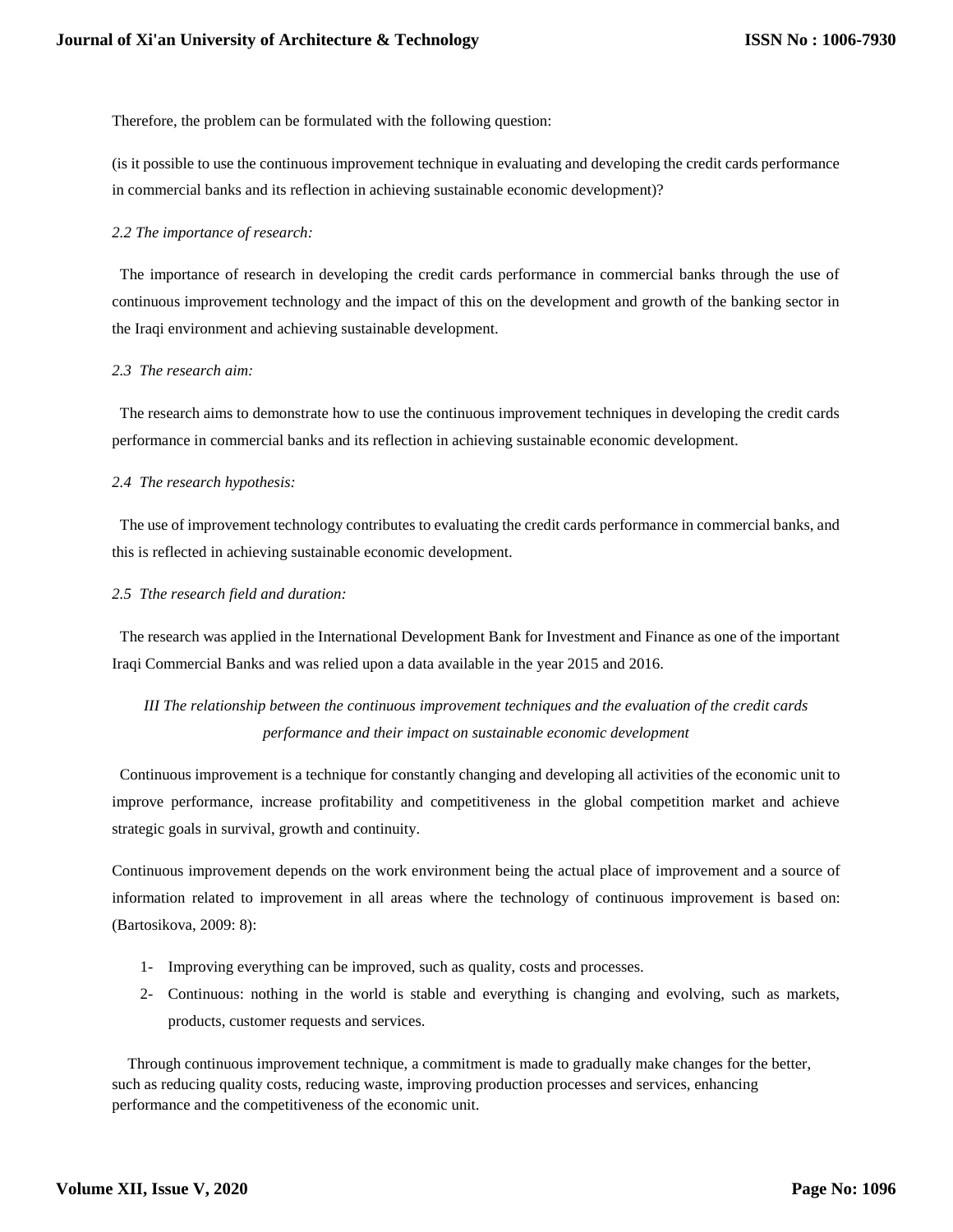Performance evaluation is an ongoing activity that reflects the ability of the economic unit to achieve its various goals by comparing the actual performance with the plan, identifying deviations and their causes by relying on a set of indicators and criteria, addressing weaknesses and strengthening good points to improve the performance level towards the best.

Credit cards are payment and cash withdrawal tools issued by various international banks that are not granted to companies and people who deal with them, and they have continuous bank accounts and a credit limit for the cards is determined depending on the bank account amounts and the history of credit card holders to enjoy their benefits. The credit card bearer have achieved a great deal of safety and security with ease of carrying, light weight and small size without needing many financial and banking transactions, moreover, it is considered the preferred tool for customers to maintain their money in local and global transactions and during travel and transportation and its distinctive effect in moving the market and increasing the economic growth rate and maintain sustainable economic development (Alzuhaily, 2004: 21).

 The steps for applying the continuous improvement technique to credit cards in banks to evaluate their performance are as follows: (Goetsch & David, 1997, 49)

- 1- Planning, the customer needs in this step are determined by market forces and then translated into processes and procedures to provide the required credit cards and their types, while continuous improvement was made by providing and developing the credit cards characteristics required to achieve the customer needs and enhancing the banks competitiveness and increasing profits.
- 2- Control: in this step, feedback is obtained by the team and multitasking to ensure the services provided and for credit cards that meet the customer needs by comparing the actual performance with the scheme and then defining and analyzing deviations and trying to address them in the best possibly way.
- 3- Improvement: the aim of the improvement is to obtain a better performance by relying on a specialized work team that determines possible areas for improvement and providing the necessary capabilities for that, as well as maintaining the improvements that were previously achieved to ensure the bank remains in the bank competition market and enhance its competitive advantage.

 The advantages achieved by credit cards to improve their performance procedures in banks are creating strong links between banks and society and provide good revenues for banks and are a way for the holders to obtain cash and a sense of social standing and a means of identification and personal proof, while the merchant is considered it as a way to increase their purchasing power and attract customers, reduce the risk of theft and keep large sums of their possession and give them the competitive advantage of their dealings and acceptance of the credit cards use.

# *IV The use of continuous improvement techniques in evaluating the credit cards performance in the International Development Bank for Investment and Finance*

 The International Development Bank for Investment and Finance is one of the important and good commercial banks in Iraq, with a capital of 250 billion Iraqi Dinars and has provided a good model in banking work in all fields since its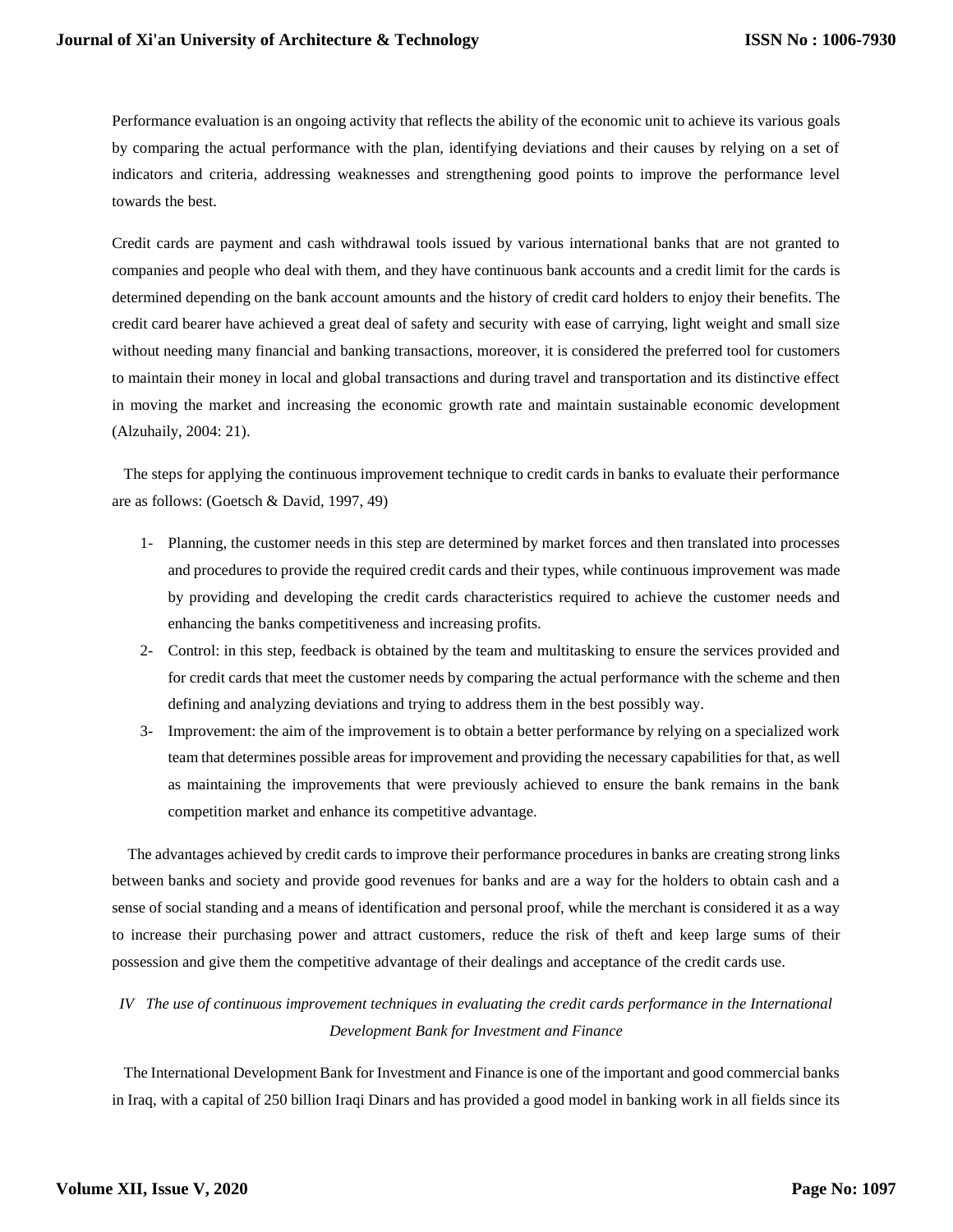founding in 2011 and the bank adopts modern and internationally used banking technologies to serve customers, keep pace with development and apply professional standards to achieve sustainable development.

The credit cards issued by the bank are represented by four credit cards issued by the Arab Information Technology Company with different credit limits and according to the nature of each card use and the goals of its use in the banking market as shown in table (1), which represents credit limits for the bank credit cards.

| Company name              | Credit card type            | <b>Credit Limits</b> |                    |
|---------------------------|-----------------------------|----------------------|--------------------|
|                           |                             | <b>Minimum limit</b> | <b>Upper limit</b> |
| <b>Arab Information</b>   | Prepaid master card         | 50\$                 | 10000\$            |
| <b>Technology Company</b> |                             |                      |                    |
| <b>Arab Information</b>   | Gold master card            | 5000\$               | 10000\$            |
| <b>Technology Company</b> |                             |                      |                    |
| <b>Arab Information</b>   | Classic master card         | 500\$                | 2000\$             |
| <b>Technology Company</b> |                             |                      |                    |
| <b>Arab Information</b>   | <b>Platinum master card</b> | 15000\$              | 20000\$            |
| <b>Technology Company</b> |                             |                      |                    |

Table (1): credit limits for Iraqi Development Bank credit cards

**(Prepared by the researcher based on bank data)**

The procedures for credit cards continuous improvement in the International Development Bank for Investment includes the following paragraphs:

First: continuous improvement of the credit cards number used in the bank: to conduct the process of credit cards continuous improvement in the International Development Bank depends on the multidisciplinary work team which they relied upon that made statistics on used cards during the year 2015 and study the market and customers and the goal of improvement also the possibility of achieving it in a whole year, then, rely on the following steps to conduct continuous improvement as shown in table (2), which represents the continuous improvement of credit cards used in the International Development Bank, as follows:

- 1- Planning: planning is to increase the used credit cards number depending on the provision of appropriate internal and external conditions for the International Development Bank and problem solving at the planning stage to provide the appropriate procedures for continuous improvement. Therefore, planning was undertaken by the specialized team of continuous improvement.
- 2- Control: control is done by comparing the actual results of the credit card number in 2016 with the planned continuous improvement and finding deviation for the purpose of processing and analyzing it for the benefit of the bank.

When comparing credit cards of all kinds, they found the following: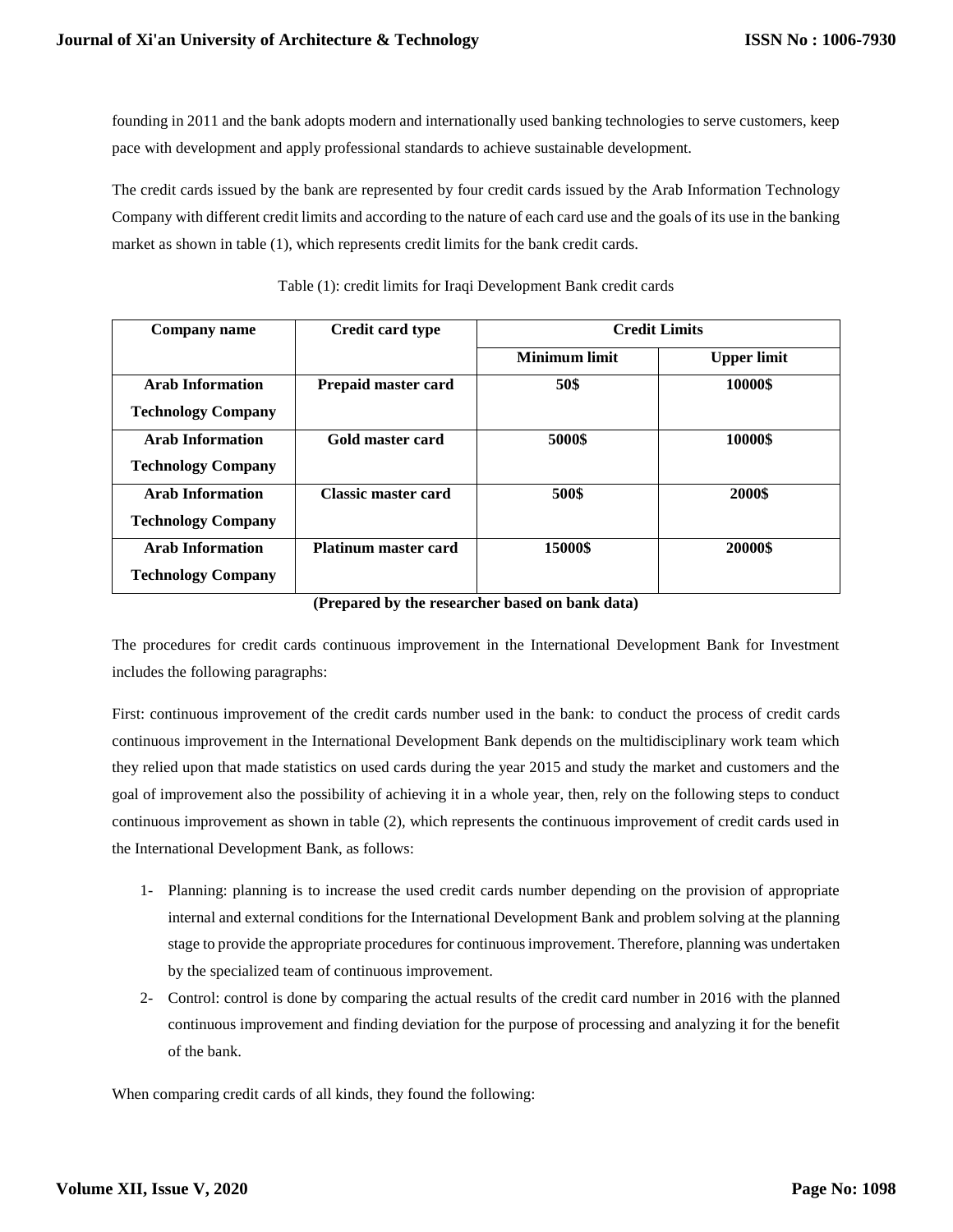- a- Prepaid master card: the number of cards used in the year 2015 was 300 credit cards, and the team working on continuous improvement has set the goal of continuous improvement 800% to become the planned number 2700 cards, while the actual cards were more than planned, which is 3700 cards, to form an increase from the planned number of 1000 cards, which is in the bank interest due to the increase in its activity and the customers desire on this type of cards.
- b- Gold MasterCard: the number of cards used in the year 2015 was 12 cards, and the team has set the continuous improvement goal 50%, so that the target number in 2016 is 18 cards, while the actual 20 cards were to be in excess of the planned 2 cards and it is in the company interest despite the recession in the market and the economic conditions in the banking market in the credit cards field.
- c- Classic MasterCard: the used cards in the year 2015 were 4 cards and the goal of improvement was set 100% to become 8 cards in the year 2016, while the actual cards were 20 cards to be in excess of the planned 2 cards. It is in the company interest despite in the market and the economic conditions in the banking market in the credit cards field due to the lack of awareness of citizens in it.
- d- Platinum MasterCard: the number of credit cards in the year 2015 was 2 cards, and the specialized team determined the continuous improvement by 100% to make the number of planned cards was 4, while the actual cards in the year 2016 were 5 cards and the increase over the planned is one card and it is in the interest of the bank despite the weak culture of the customers and their limited use of these types of cards.
- 3- Improvement: after the deviations were identified and its analysis and reasons were identified in the Development Bank, for the number of credit cards used in the bank with its different types. It became evident that the bank had improved its performance better than expected by the specialized work team. The bank has made big efforts to attract customers and keep pace with developments in the banking information technology field, expansion and development to contribute to sustainable economic development in the banking market.

|                         | statement                      | 1 the number of<br>cards used in a<br>vear 2015 | 2 optimization<br>goal ratio | The target<br>number for<br>improvement | The total number<br>of cards targeted<br>planned 2016 | Actual<br>cards 2016 | deviation    | <b>Deviation</b><br>rate % |
|-------------------------|--------------------------------|-------------------------------------------------|------------------------------|-----------------------------------------|-------------------------------------------------------|----------------------|--------------|----------------------------|
| 1                       | Prepaid<br>master card         | 300                                             | 800%                         | 2400                                    | 2700                                                  | 3700                 | 1000         | 37%                        |
| $\overline{2}$          | <b>Gold master</b><br>card     | 12                                              | 50%                          | 6                                       | 18                                                    | 20                   | $\mathbf{2}$ | 25%                        |
| 3                       | <b>Classic</b><br>master card  | 4                                               | 100%                         | $\overline{\mathbf{4}}$                 | 8                                                     | 10                   | $\mathbf{2}$ | 25%                        |
| $\overline{\mathbf{4}}$ | <b>Platinum</b><br>master card | $\overline{2}$                                  | 100%                         | $\mathbf{2}$                            | $\overline{\mathbf{4}}$                               | 5                    | 1            | 25%                        |

Table 2: continuous improvement of credit cards used in the International Development Bank.

**Source: (prepared by the researcher)**

*Second: the continuous improvement of credit card revenues:*

Continuous improvement of credit cards revenue was made by the specialized team based on the following steps, as shown in table (3), which represents the continuous improvement of credit card revenue: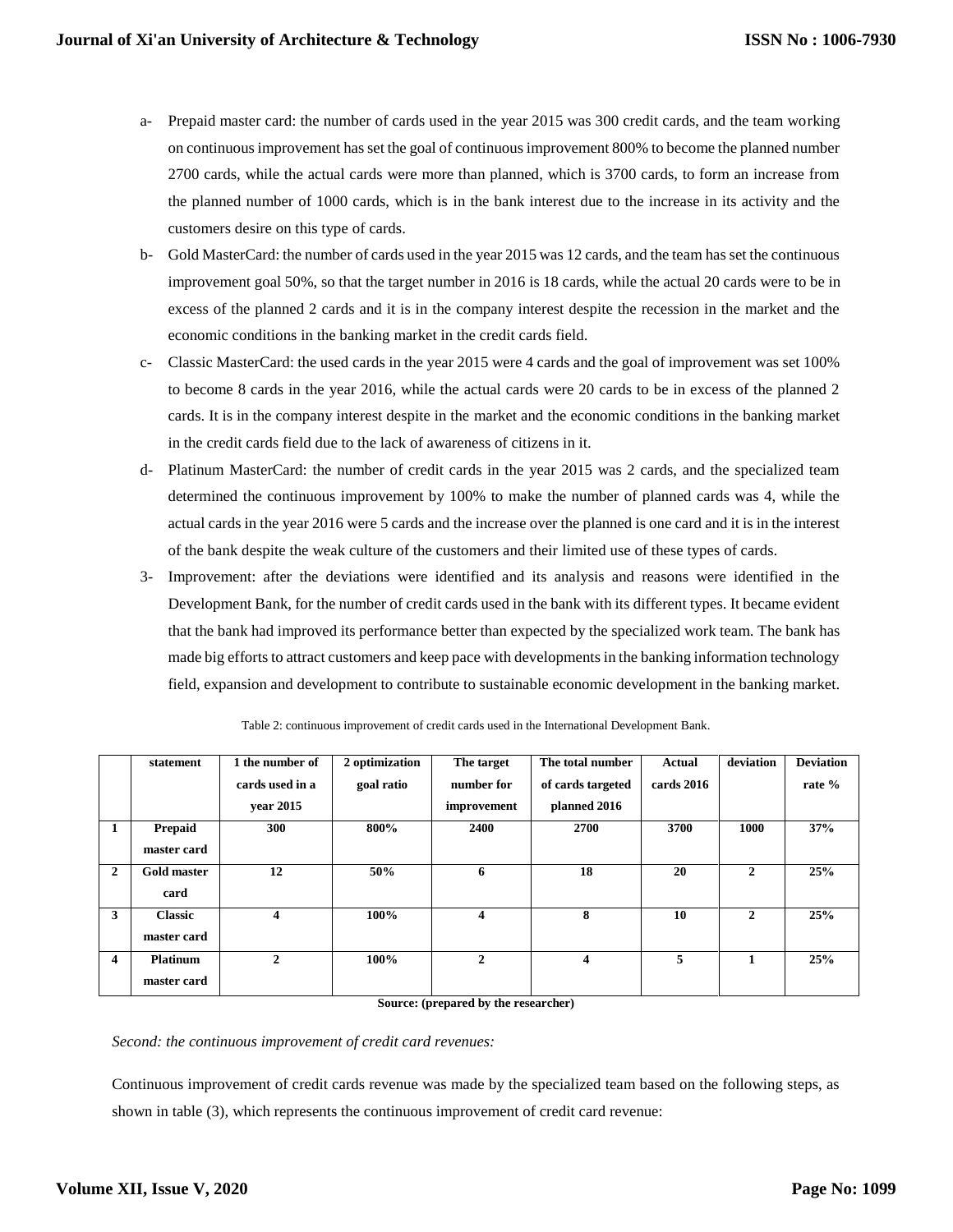- 1- Planning: the banking market has been studied and the appropriate internal and external conditions have been created in the bank and to solve some problems that limit the developing process of credit card revenue. A continuous improvement process has been made at the rate estimated by the team and according to each type of credit card shown in table 3.
- 2- Control: the control process is carried out by comparing the actual results of credit card revenues in 2016 with what was planned through the continuous improvement process, finding deviation, analyzing and then processing it for the banks benefit.
- a- Prepaid master card: the revenue of master cards for this type was \$25500 during the year 2015 and the workforce plans to increase the percentage of its revenue by 800% due to the large demand for this type of credit card, so that the planned revenue will be \$229500 while the actual was \$240000 in excess of the scheme by 10500 because of the good turnout and quality of services provided by the bank.
- b- Gold master card: the team for continuous improvement set the rate of increase for continuous improvement was 50% for the year 2015, so that the target revenue was 1785, while the actual revenue was \$2500 to determine an appropriate deviation of \$715 but that did not meet the banks ambitions, and the demand for this type of credit cards were still weak due to the nature of the banking market in Iraq.
- c- Classic master card: the dedicated team of continuous improvement has set the goal of 100% improvement over the 2015 revenue, so the planned revenue will be \$840, while the actual revenue for 2016 was \$850, to be an appropriate deviation of \$10 and this does not meet their ambition, but this is the nature of the banking market and the weak overall demand for this type of card in the banking market.
- d- Platinum master card: the revenue of these cards were \$170 in the year 2014, and the work team set the goal of improvement by 100%, so that the planned amount was \$340 for the year 2016, while the actual amount was \$425, to be an appropriate deviation of \$85 due to the increase in the banking activity, although this increase does not meet the banks ambition.
- 3- The improvement: after the deviations were determined for the income of the various credit cards in the bank, knowing their causes and analyzing it. It was revealed that the bank had improved performance better than it had planned, which indicates the banks success in increasing its various incomes from credit cards, and its ability to get the development in the contemporary banking services field, gain their confidence and contribute effectively to sustainable economic development in the banking market.

|              | statement             | (1)                | (2)          | $(1x2=3)$         | $(1+3=4)$      | (5)          | (6)       | (7)    |
|--------------|-----------------------|--------------------|--------------|-------------------|----------------|--------------|-----------|--------|
|              |                       | <b>Credit card</b> | Optimization | <b>Revenue of</b> | <b>Planned</b> | Actual       | deviation | Ratio% |
|              |                       | revenue for the    | goal ratio   | the targeted      | revenue for    | income of    |           |        |
|              |                       | vear 2015          |              | improvement       | the year       | credit cards |           |        |
|              |                       |                    |              |                   | 2016           |              |           |        |
| 1            | <b>Prepaid master</b> | 25500              | 800%         | 204000            | 229500         | 240000       | 10500     | 415%   |
|              | card                  |                    |              |                   |                |              |           |        |
| $\mathbf{2}$ | Gold master           | 1190               | 50%          | 595               | 1785           | 2500         | 715       | 40%    |
|              | card                  |                    |              |                   |                |              |           |        |

Table (3): continuous improvement of credit card revenues in the Development Bank (amounts in dollar)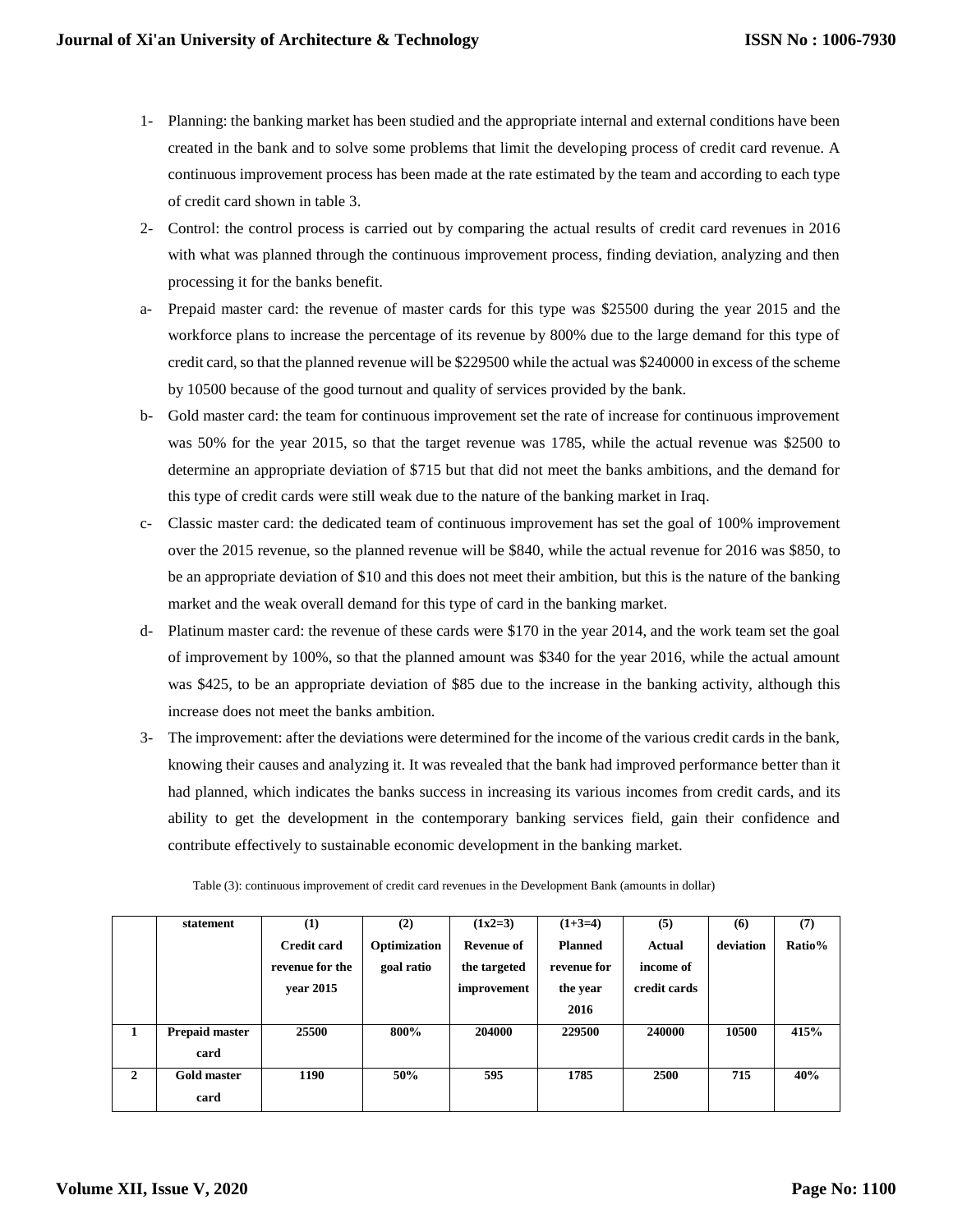|                                      | <b>Classic master</b> | 420 | 100% | 420 | 840 | 850 | 10 | $1\%$ |
|--------------------------------------|-----------------------|-----|------|-----|-----|-----|----|-------|
|                                      | card                  |     |      |     |     |     |    |       |
|                                      | <b>Platinum</b>       | 170 | 100% | 170 | 340 | 425 | 85 | 25%   |
|                                      | master card           |     |      |     |     |     |    |       |
| Source: (prepared by the researcher) |                       |     |      |     |     |     |    |       |

*Third: the continuous improvement of credit card profits:*

The total planned profit for the year 2016 has been determined by subtracting the costs of the credit cards from their planned revenues from the continuous improvement process as shown in table (4), which represents the total planned profit in light of the continuous improvement, as prepaid MasterCard achieved the largest gross profit.

Table (4): the gross profit planned in light of the continuous improvement of credit cards.

| statement              | <b>Planned credit card</b> | <b>Planned credit card</b> | <b>Total planned profit</b> |  |
|------------------------|----------------------------|----------------------------|-----------------------------|--|
|                        | revenues                   | costs                      |                             |  |
| 1-prepaid master card  | 22950                      | 20000                      | 149500                      |  |
| 2-gold master card     | 1785                       | 500                        | 1285                        |  |
| 3-classic master card  | 840                        | 200                        | 640                         |  |
| 4-platinum master card | 340                        | 100                        | 240                         |  |
| total                  | 132465                     | 80800                      | 151665                      |  |

**Source: (the researcher prepares based on bank statements)**

Whereas the total actual realized for the year 2016 for credit cards was greater than what was planned by the work team specialized in continuous improvement as shown in table (5), which represents the total realized profit for the year 2016 for credit cards.

| Table (5): total credit card profit for the year 2016. |  |  |
|--------------------------------------------------------|--|--|
|                                                        |  |  |

| statement              | <b>Actual credit card revenues</b> | <b>Actual credit card costs</b> | <b>Gross profit</b> |
|------------------------|------------------------------------|---------------------------------|---------------------|
| 1-prepaid master card  | 240000                             | 80000                           | 160000              |
| 2-gold master card     | 2500                               | 500                             | 2000                |
| 3-classic master card  | 850                                | 200                             | 650                 |
| 4-platinum master card | 425                                | 100                             | 325                 |
| total                  | 243775                             | 80800                           | 162975              |

When we compare the overall planned profit as a result of continuous improvement and the total actual realized profit, we find an increase in the profits of the bank for all types of credit cards compared to what was planned by the continuous improvement process team, and this indicates the ability of the bank to develop its earning capabilities in the credit cards field, develop the size of its activity, accommodate the largest number of customers, and enhance its competitive capabilities in the future. Table (6) shows a comparison of the overall planned profit as a result of continuous improvement and the actual realized profit.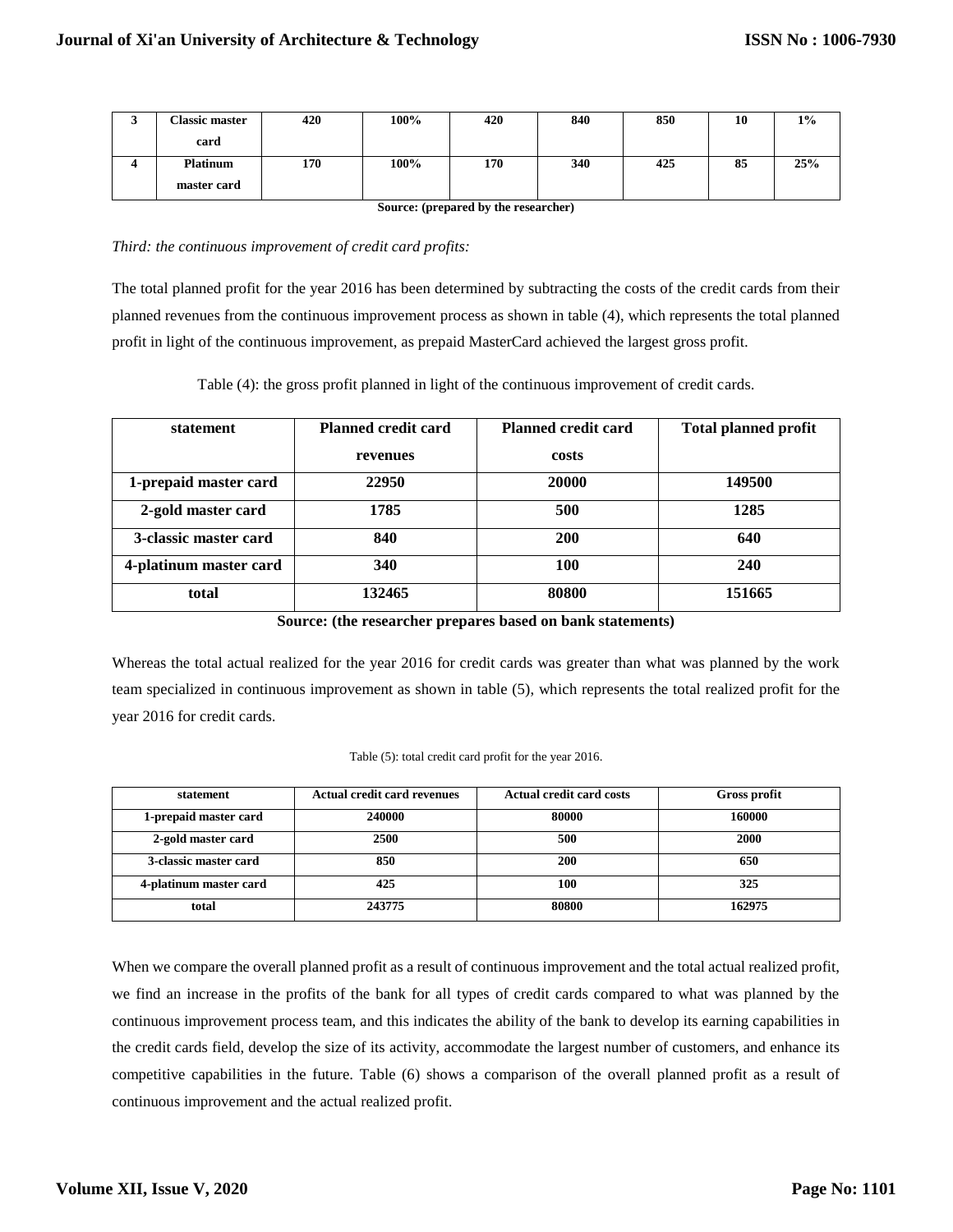| statement              | <b>Gross profit</b> | Overall profit gain for | The increase |
|------------------------|---------------------|-------------------------|--------------|
|                        |                     | continuous improvement  |              |
| 1-prepaid master card  | 160000              | 149500                  | 10500        |
| 2-gold master card     | <b>2000</b>         | 1285                    | 715          |
| 3-classic master card  | 650                 | 640                     | 10           |
| 4-platinum master card | 325                 | 240                     | 85           |
| <b>Total</b>           | 162975              | 151665                  | 11310        |

Table (6): comparing actual gross profit with total planned profit from continuous improvement.

 The benefits accrued from the issuance and use of credit cards in the International Development Bank for Investment and Transfer are countless, and profits are not the only goal achieved from their use, but there are many indirect goals achieved from the use of credit cards, which brings to the bank great benefits, including the ease of carrying and withdrawing the required amounts quickly, which enhances the customers confidence to deposit good funds in the bank every year, the bank invest in its various activities to serve its objectives in the market and achieve profits and sustainable economic development in the banking businesses field by using all developments and changes in the contemporary business environment and investing them in providing various banking services to customers.

Accordingly, the use of continuous improvement technology contributes to evaluating the credit cards performance and their development and growth directly through increasing the achieved profits and indirectly through the credit cards impact in increasing the size of the various activities of the bank and enhancing its competitive capabilities and this proves the research hypothesis.

# *V Discussion*

- 1- Credit cards are considered one of the most important activities in commercial banks and a developed way of electronic transactions in the contemporary business environment.
- 2- The technique of continuous improvement depends on the continuous efforts to change and constantly develop for the better to evaluate the commercial banks performance in general and credit cards in particular to achieve the commercial banks goals to stay, continue and grow, also achieve sustainable economic development.
- 3- The International Development Bank for Investment and Finance has achieved good successes in the field of using credit cards when it applied continuous improvement technology, which led to obtaining a good market share in the field of credit cards.